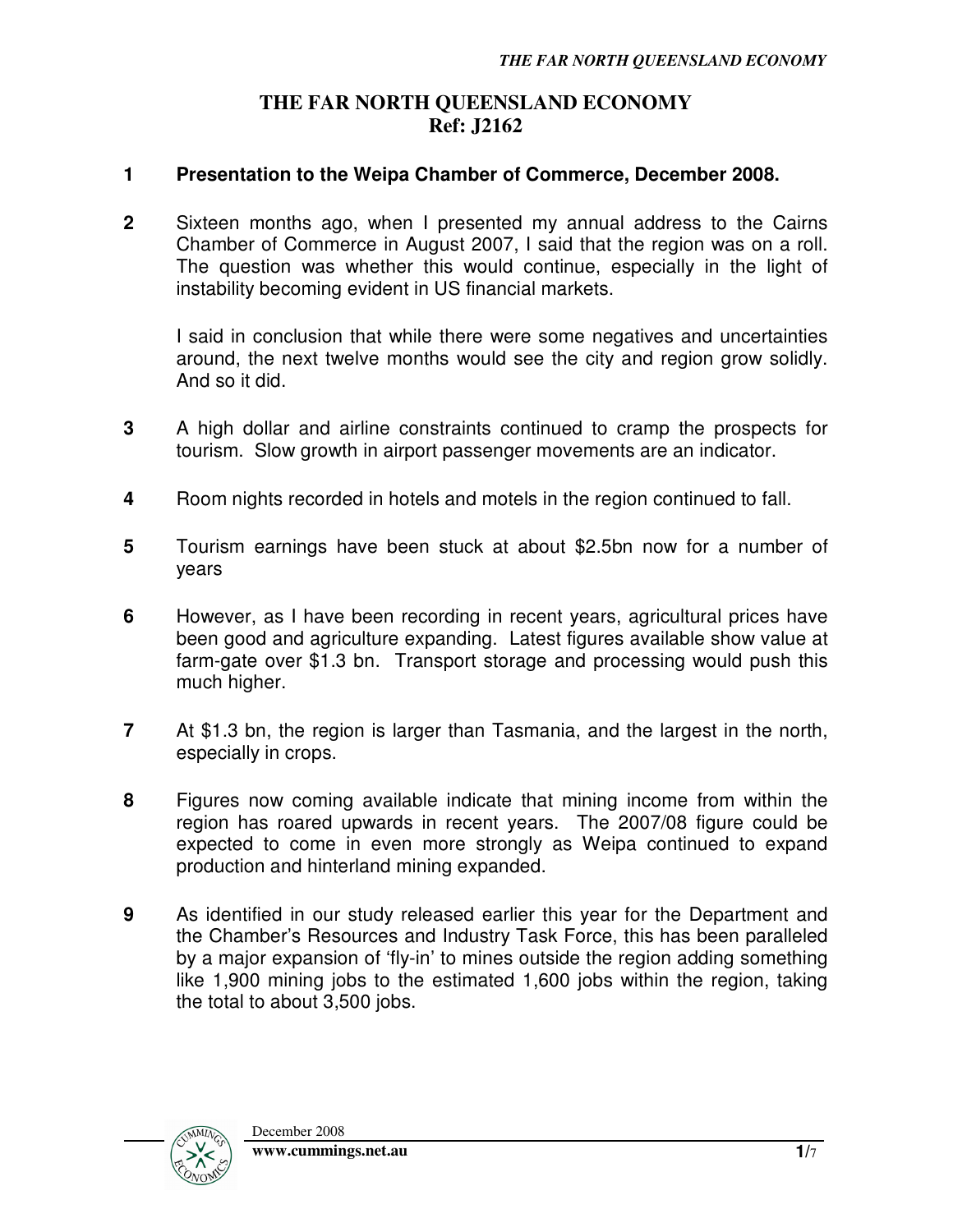- **10** There are 17 different mines or mining centres linked by direct flights out of Cairns with capacity of about 4,000 seats a week spread throughout PNG, Papua Indonesia, Northern Territory, North West Queensland and within the region.
- **11** A further factor that has been helping keep the economy expanding in the face of subdued tourism growth is evident in some figures that have become available during the year about the degree to which this region now leads the north in business development. This is how the relevant regions across the north now look in population.
- **12** But this is how they look in terms of business counts with the Far North head and shoulders above the rest.
- **13** And this is how they look in terms of counts in property, finance, insurance and other business services. Growth of this sector is replacing imports and a number are achieving income from wider markets across the north, the island areas, and overseas.
- **14** While the region does not have an image of being a manufacturing centre and does not lead the north in employment in manufacturing, the vitality of its manufacturing sector is indicated by its leadership in numbers of manufacturing businesses, again with quite a few now achieving outside income as well as replacing imports.
- **15** We all know the region is the leading aviation servicing centre in the north with business being attracted from the wider Asia/Pacific area. The chart indicates the degree to which it is also far and away the leading marine industries centre – again with the sector drawing income from outside the region.
- **16** Against this background, the region's economy continued to expand in 2007/08 with value of building approvals reaching a record level of \$1.2 bn.
- **17** It is my expectation that population figures for 2007/08 when they come in will show strong growth on the previous year consolidating further the region's position as the largest in population in Northern Australia.
- **18** As you know, in recent years, Weipa has been a significant contributor to the region's growth.

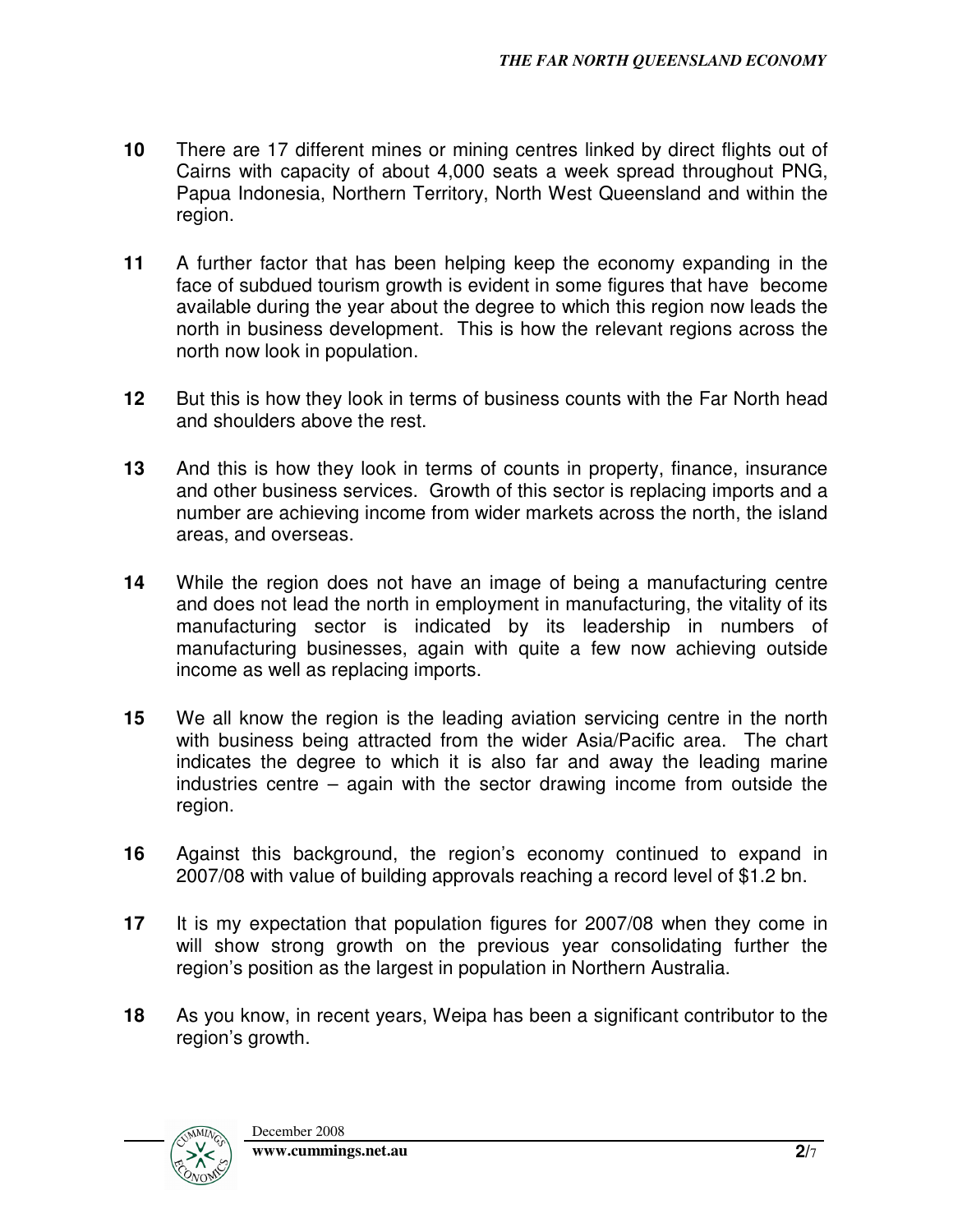## **LOOKING AHEAD**

**19** It is now clear the problems of Wall Street (evident in August last year), have spread to Main Street USA and the rest of the world, with European economies proving surprisingly vulnerable.

The Cairns regional economy has already felt some of the impacts. But not all of them are bad, and we need to keep things in perspective.

It is necessary to recognize a number of features of the world economic situation.

- **20** The first of them has been the collapse of financial confidence. We have seen governments reacting through their Reserve Banks to play out the role envisaged for them after the disasters of the great depression of the 1930's as "lenders of last resort". While some financial institutions have taken damage and there could be more, I believe that the concerted actions taken around the world has basically stabilized the situation as of late October. However, it is clear that it is not going to be as easy to borrow money over the next twelve months as it was in the past.
- **21** The next is the collapse of wealth personal and business, as markets like the stock exchange and the property markets discount prospects of levels of future earnings.

This has particular ramifications for the way people are spending their incomes and the level of spending. There is evidence, I believe, that again the situation may be stabilizing (at least not deteriorating as rapidly).

However, the good thing is that the Reserve Bank is pulling down interest rates, making property more affordable at a given price.

- **22** The third is the impact of falling demand for a whole range of goods and services including:
	- 1) Commodities (falling prices).
	- 2) The Australian dollar (a 37% devaluation since the July peak).
	- 3) Labour (a rise in unemployment).

Much of the action being taken by government has more recently passed from dealing with the collapse of financial confidence to pump priming the economy to stimulate demand.

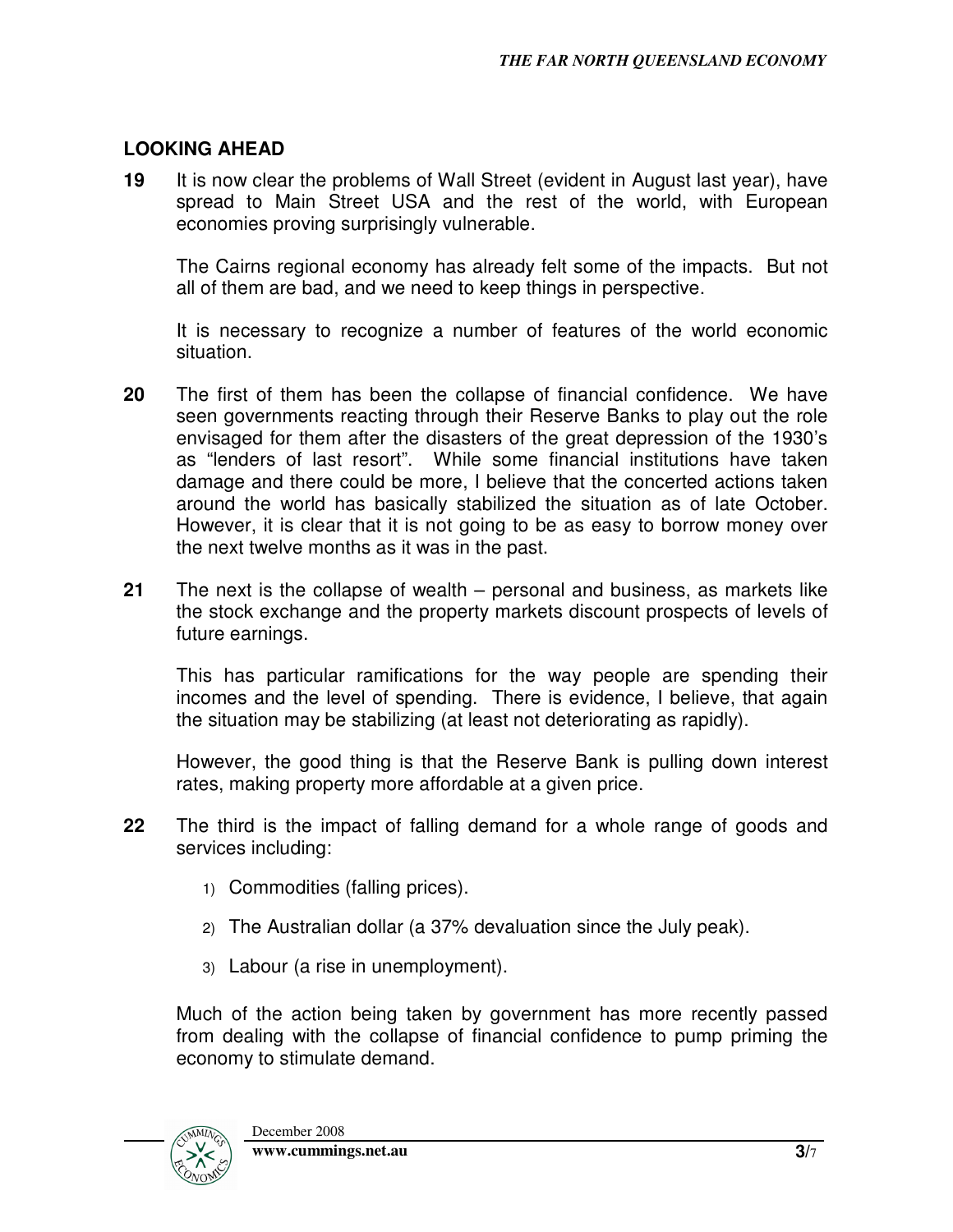**23** The recent patterns of the US economy are instructive in appreciating what is happening and likely to happen in Australia.

The US economy continued to show growth in the June Quarter. Investment in housing was down very strongly and consumer durable expenditure had fallen off, but general consumption expenditure held and rising export income with a lower dollar and high government spending resulted in overall growth.

In the September Quarter, the picture was much the same with one major exception, general consumption expenditure fell dragging the economy into a mild negative. With consumption expenditure down, business investment has started to follow.

- **24** Now let's look at impacts on the local Far North Queensland economy. I will work through the elements involved, in terms of outside earnings, consumption behavior and investment.
- **25** Tourism The large drop in the Australian dollar, the fall in fuel prices, and the expansion of airline capacity with the arrival of the A380's and Boeing Dreamliners is dramatically restoring the region's competitive position in both domestic and international markets.

The major question is – will this be negated by a general downturn in travel from source markets under the influence of the wealth reductions and fears of growing unemployment and lower incomes.

- **26** Certainly, there has been no indication so far that airline travel in Australia has stopped growing.
- **27** There may be some reductions in propensity to travel in the USA and Europe, but I don't think it is going to strongly affect the Japanese (the yen is sky high and the contraction in the Japanese economy is relatively minor), or in emerging Asian markets like China and India.
- **28** Although the loss of Japanese flights is serious, it is important not to overplay the impact. It represents only about 5 to 6% of tourism income and about 1 to 1½% of Gross Regional Product.
- **29** Our next biggest sector, the agriculture sector, is comprised of some elements that compete on world markets – especially sugar and beef. Their prices have held up and the low dollar and lower fuel prices are a bonus. If the world situation brings about a successful completion of the Doha round and a freeing of world markets, it will be brilliant for Australia's agricultural sector.

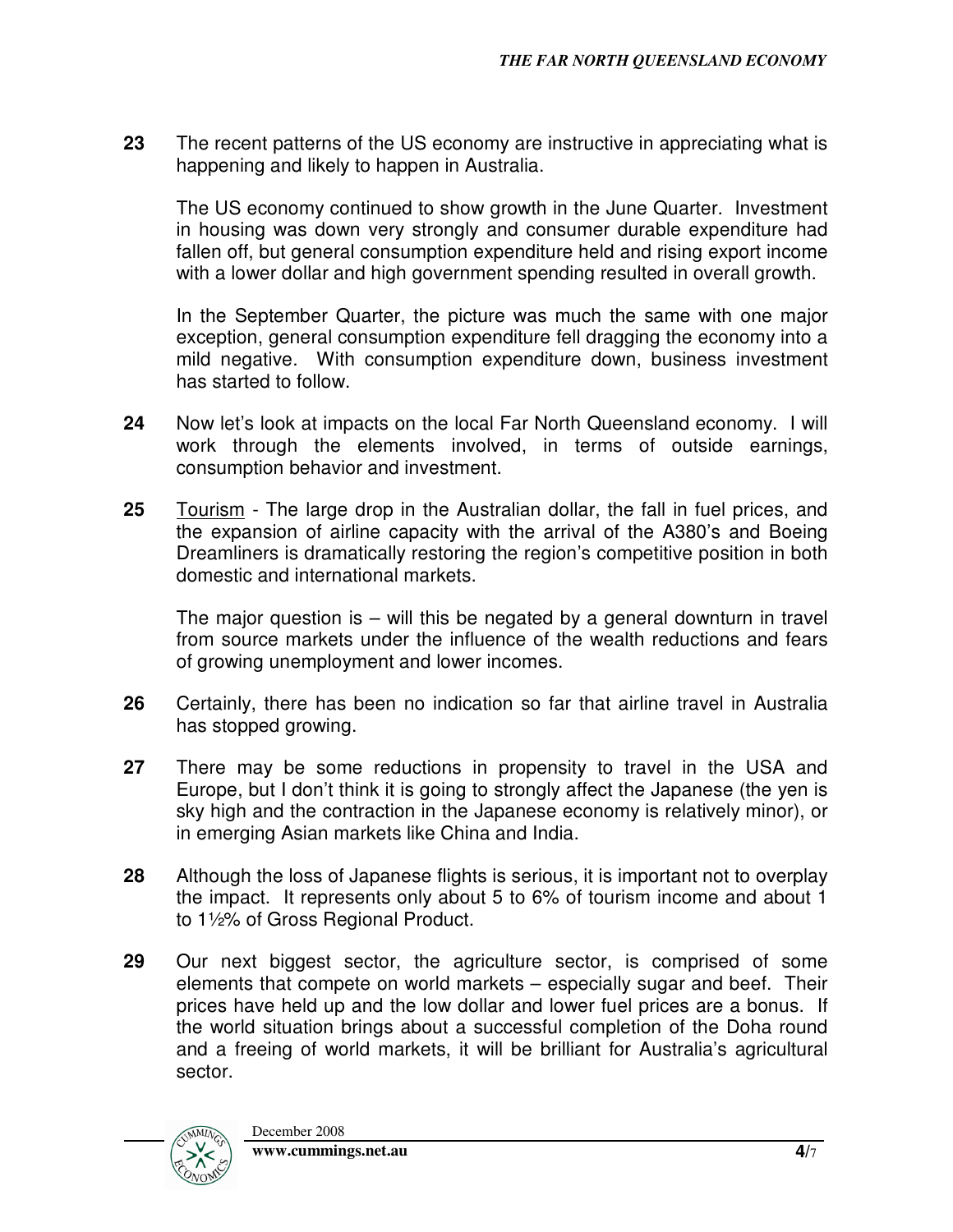**30** Most of our fruit production is sold on a sheltered domestic market. But it is here that the biggest single threat to the local economy lies.

Loss of the banana industry income through changes in Bio-security arrangements would involve a loss of regional income three times that of the loss of Japanese flights. It just won't affect the banana growing districts, it would affect the whole regional economy with a GRP loss of the order of 3 to  $4\%$ .

- **31** There are elements of the fishing industry that would probably be out of business completely this year if they had not been saved by the drop in the Australian dollar and fuel prices.
- **32** Mining is a difficult one. Rapid expansion has been brought to a halt by the strong falls in mineral prices and the financial uncertainty. As the charts indicate in US dollars, aluminium is back down and about the level of five years ago.
- **33** However, this table shows how strong falls in mineral prices since July has been cushioned by the drop in the value of the Australian dollar.
- **34** If the drop in prices had not occurred, a whole range of new capital investments were due to take place in the North Australia and adjacent island area:
	- 1) The two major LNG plants at Port Moresby involving something like \$13 bn in construction activity over the next 5 years.
	- 2) A number of new mines in PNG.
	- 3) Major expansion of bauxite mining in the Weipa area including Rio Tinto's new seaport to handle up to over 50 million tonnes (recent expansion was from 10m to 19m tonnes a year), and new operations involving possible new ports at Wenlock River and Aurukun.
	- 4) A range of smaller projects in the Cairns hinterland area and other projects in the North West and Mackay region.

There has already been some reductions in operations and reduction and cancellation of projects not just because of commodity prices but difficulties in raising capital.

I don't have sufficient information at this stage to identify which are likely to proceed. However, my feeling is that most of the existing bigger mines will remain and the bigger projects continue, certainly the LNG and Gold projects. Much will depend on what happens with the Chinese economy.

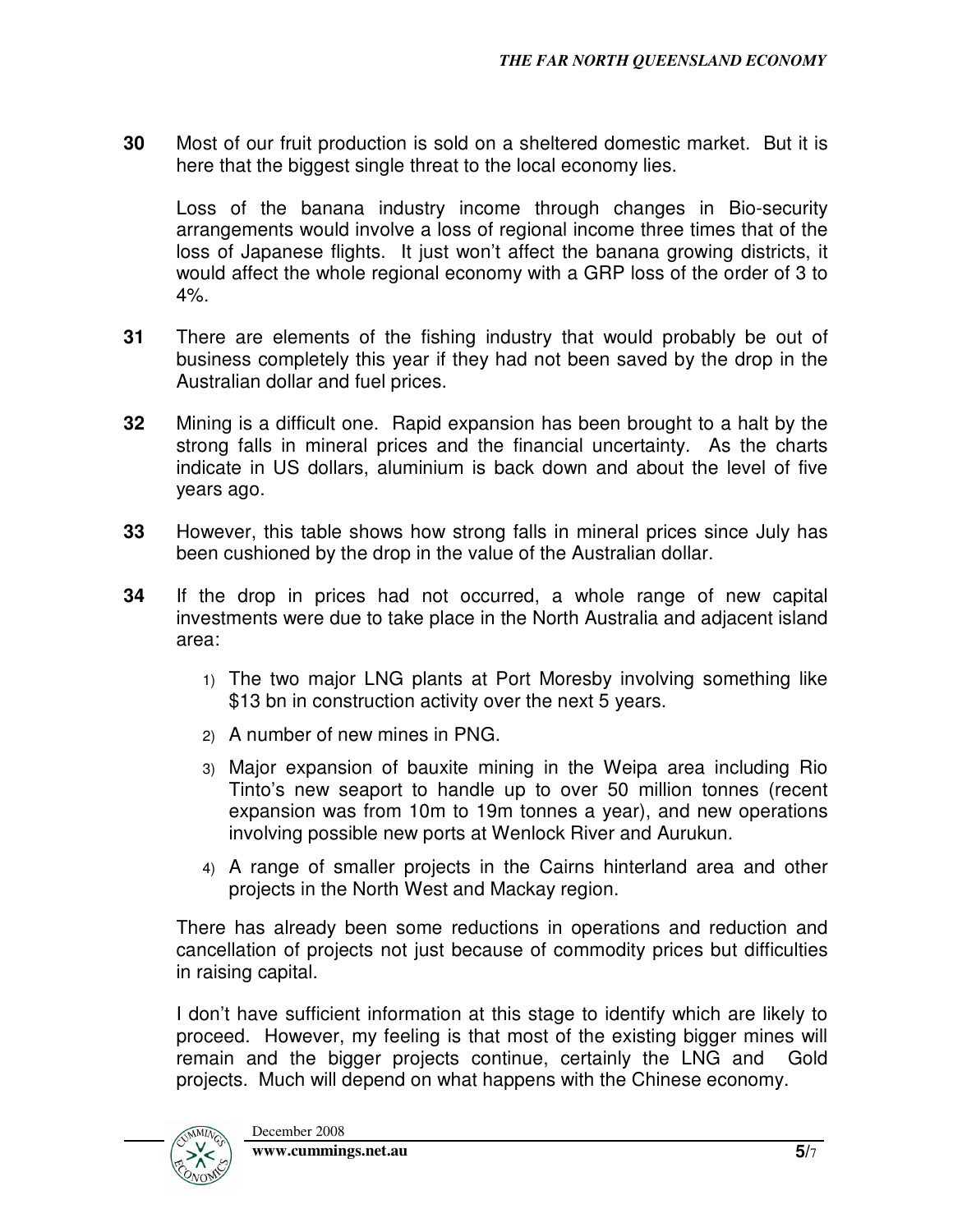**35** For the region's important maritime and aviation servicing sectors, the drop in the dollar has restored our competitive position as a quality service provider in the North Australia/ Papua New Guinea/ Asia Pacific areas. The drop in the dollar will also be important for the international education sector.

Thus, overall, I don't see really big worries in the region's outside earnings unless the Federal Government makes a decision to abandon the region's banana industry.

**36** In the current situation, it can be expected that consumers and businesses will be more wary about spending especially if it involves taking on more debt, and I believe the largest consumer durable, car sales, have already experienced a major fall.

The Government's \$8 billion payment to pensioners and families due to be paid in a few weeks' time should result in \$100 million flowing into the region. (The region has about 1.2% of the nation's population.)

**37** And this brings us to the investment side of the economy that is dominated by construction activity. Clearly, the current situation has led to lower dwelling approvals in recent months. However, there was a startling figure in recent building approval figures of great significance.

Value of approvals for the first quarter of 2008/09 at over \$500 million are already almost half way to last year's record of \$1.2 billion. The statistics recorded in July a figure of \$445 million on the Tablelands being the approvals for upgrade of Lotus Glen. Actually, it will not all be spent this year, but will take place over the next three years. But with the \$450 million upgrading of Cairns Base Hospital, the new State Government offices and the Dental School at the University, we are looking at something like \$1 billion in Government building activity over the next few years. It couldn't have come at a better time.

Importantly, in each case, it can be expected to lead to an increase in employment as the region's new situation as the largest in population in the north demands an upgrade of Government services particularly in health and higher education.

**38** The Commonwealth Government's first home owner scheme should result in something like \$20 million coming into the region, helping (along with the lower interest rates), to hold up the property and dwelling construction market.